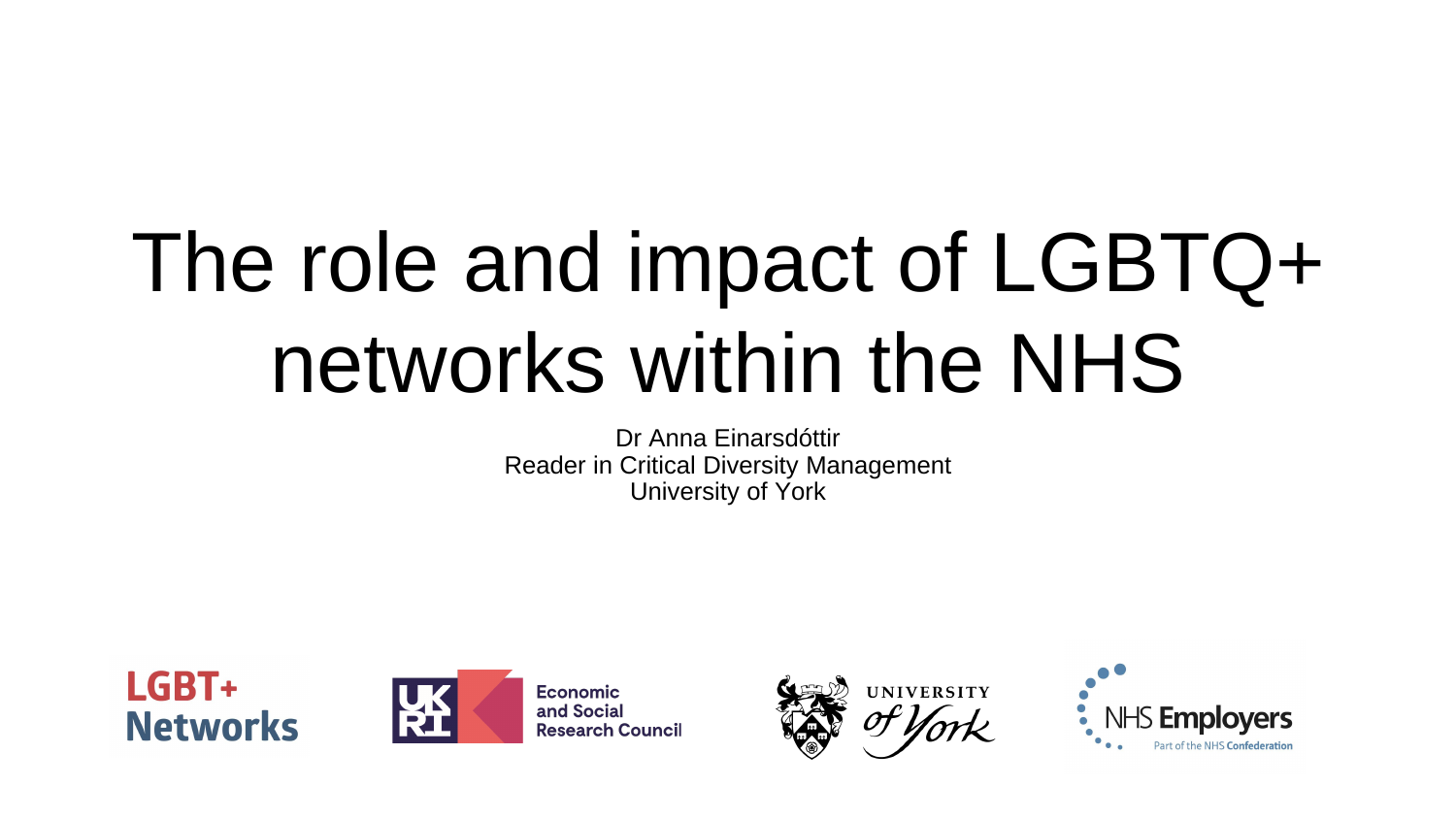

### **9 case study** organisations

2 online surveys:

- The Human Resources & Equality and Diversity Survey (163 responses from 126 different trusts)
- The NHS Employee Engagement Survey (total response 4,237, 516 identify as LGBT+)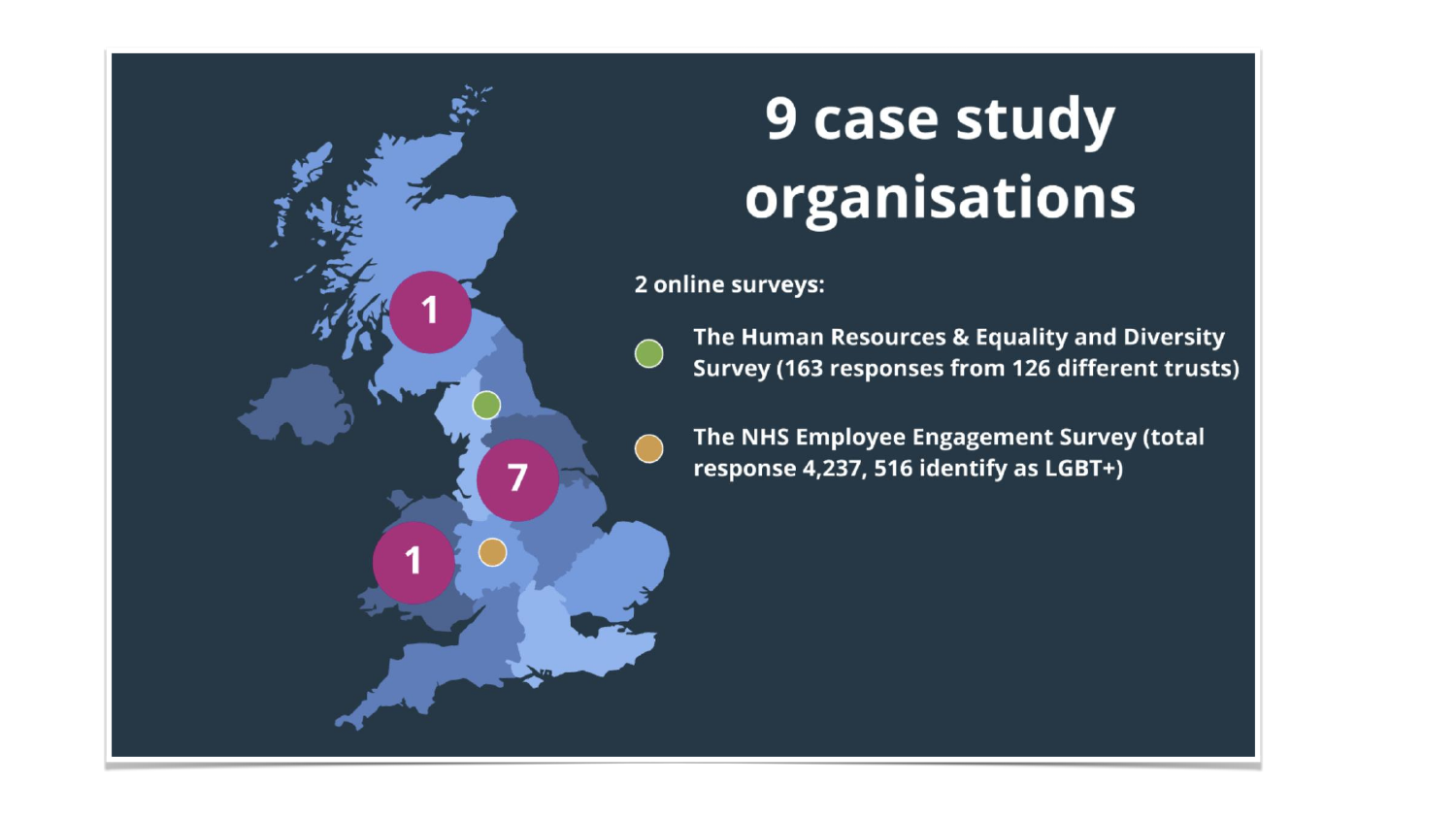**Sexual orientation Diverse (67%)**

> **Age Diverse (67%)**

**Race and Ethnicity Not diverse (75%)**

**Gender Identity Not diverse (67%)**

**Reports of outreach programmes to improve diversity of networks are rare (14%)**



### Intersectionality

26. How diverse do you think your network is in terms of representing people across the following categories?

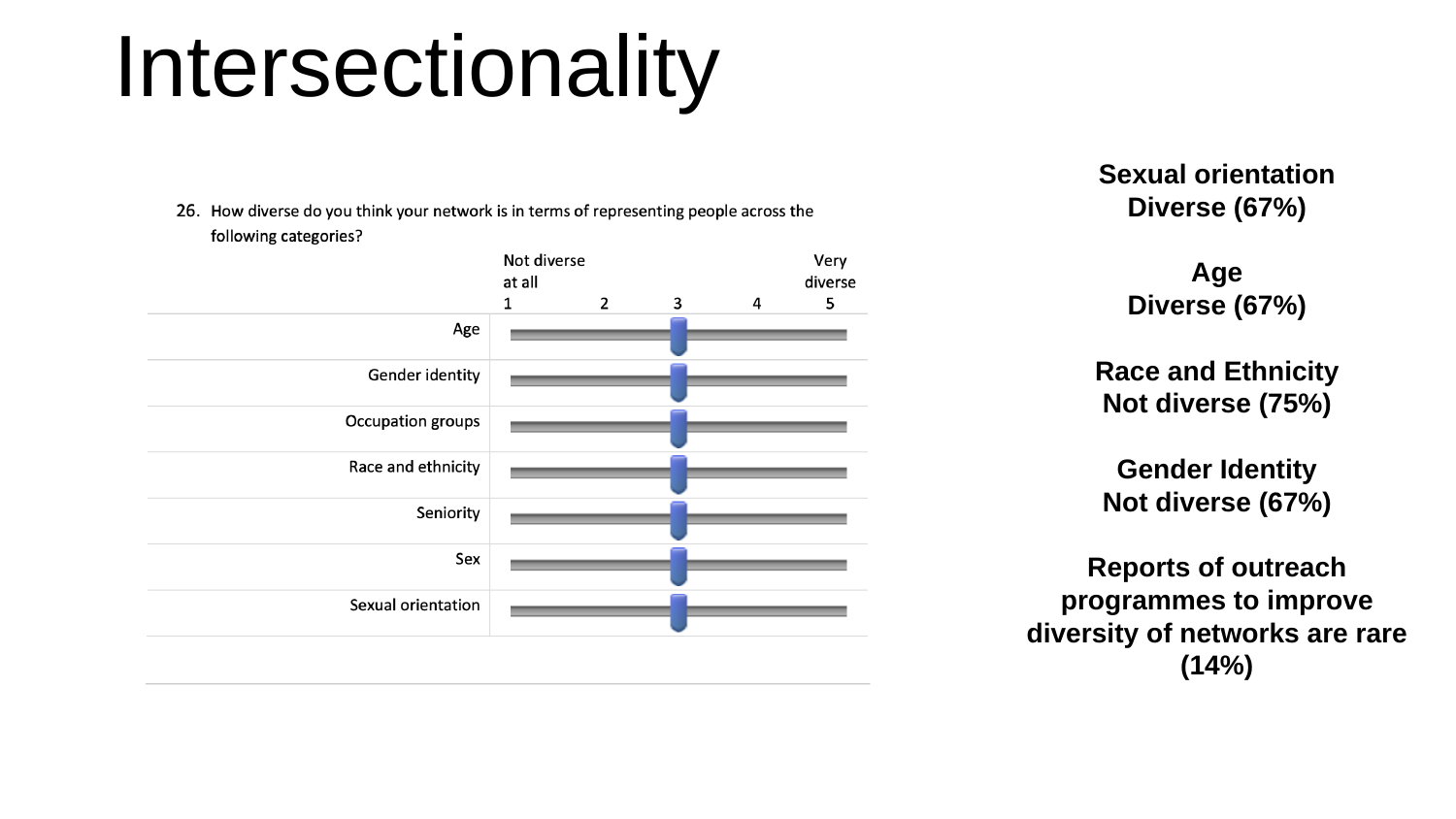## What we observed...

- Some diversity, but limited discussions about it
- More men than women appear to be involved in the networks
- Men also more likely to chair networks
- Those who identify as bisexual or trans seemed under-represented
- Ethnic minority staff also seemed under-represented
- Less outward concerns about lack of representation of bi, trans and ethnic minority staff within the networks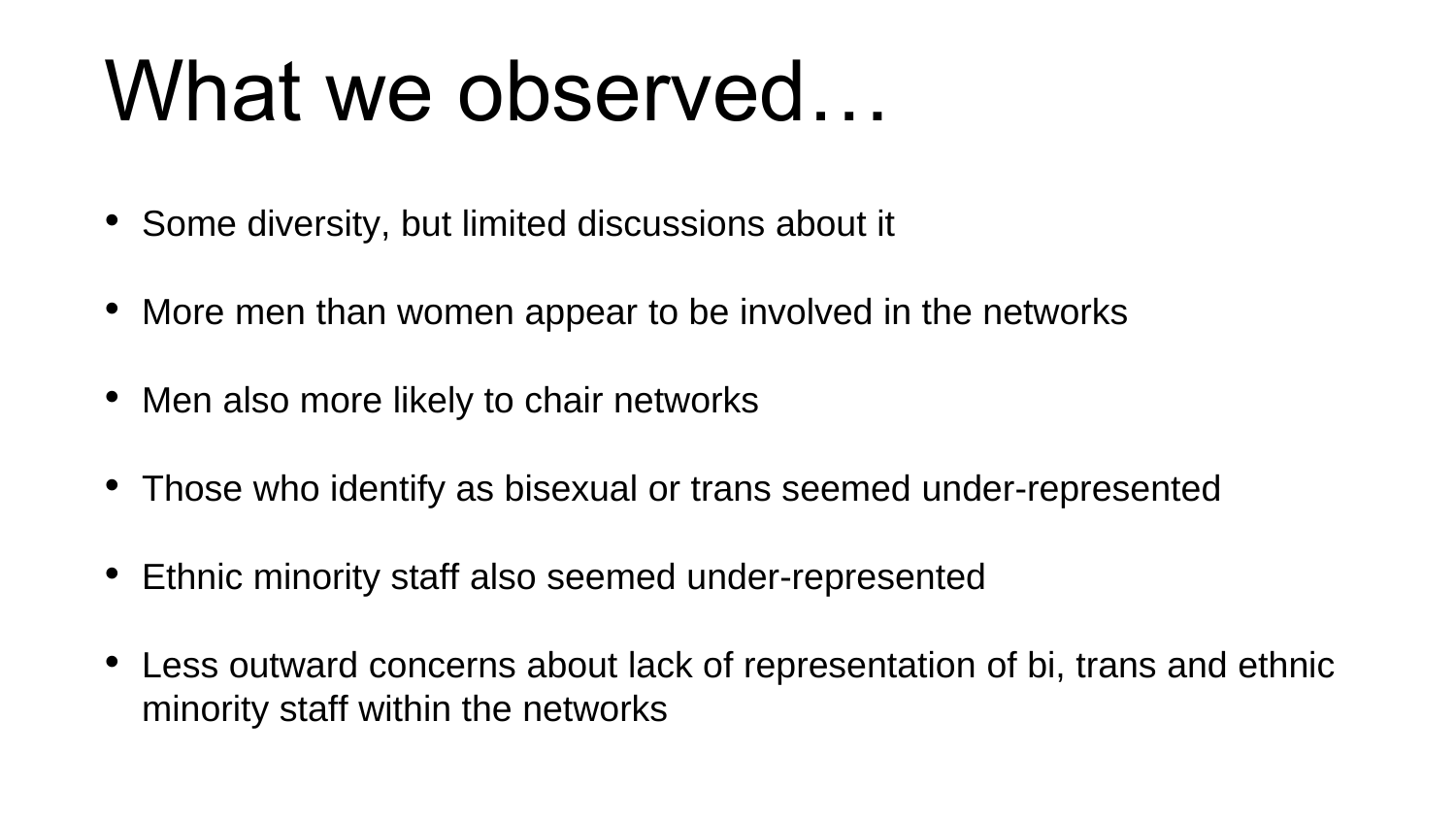### Sexual and gender identity composition of LGBT+ networks

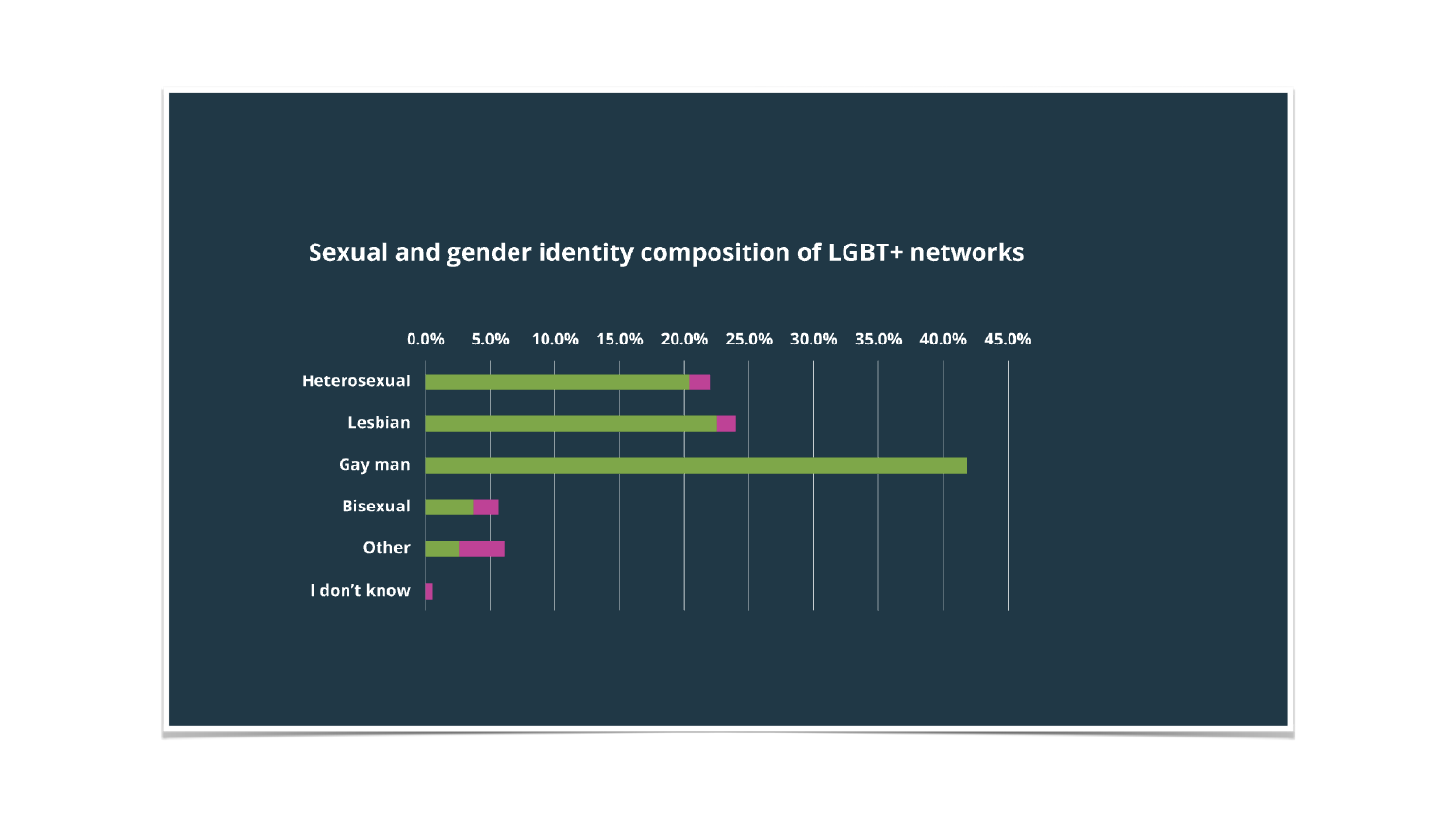## Influence (who and how?)

- Trying to influence senior management, less emphasis on other colleagues and/or service users
- Friendly communication channels between minority staff and senior management
- Buy-in from managers to attend meetings/events
- More members = Greater influence
- Positional power helps





*©Zurb design for influence*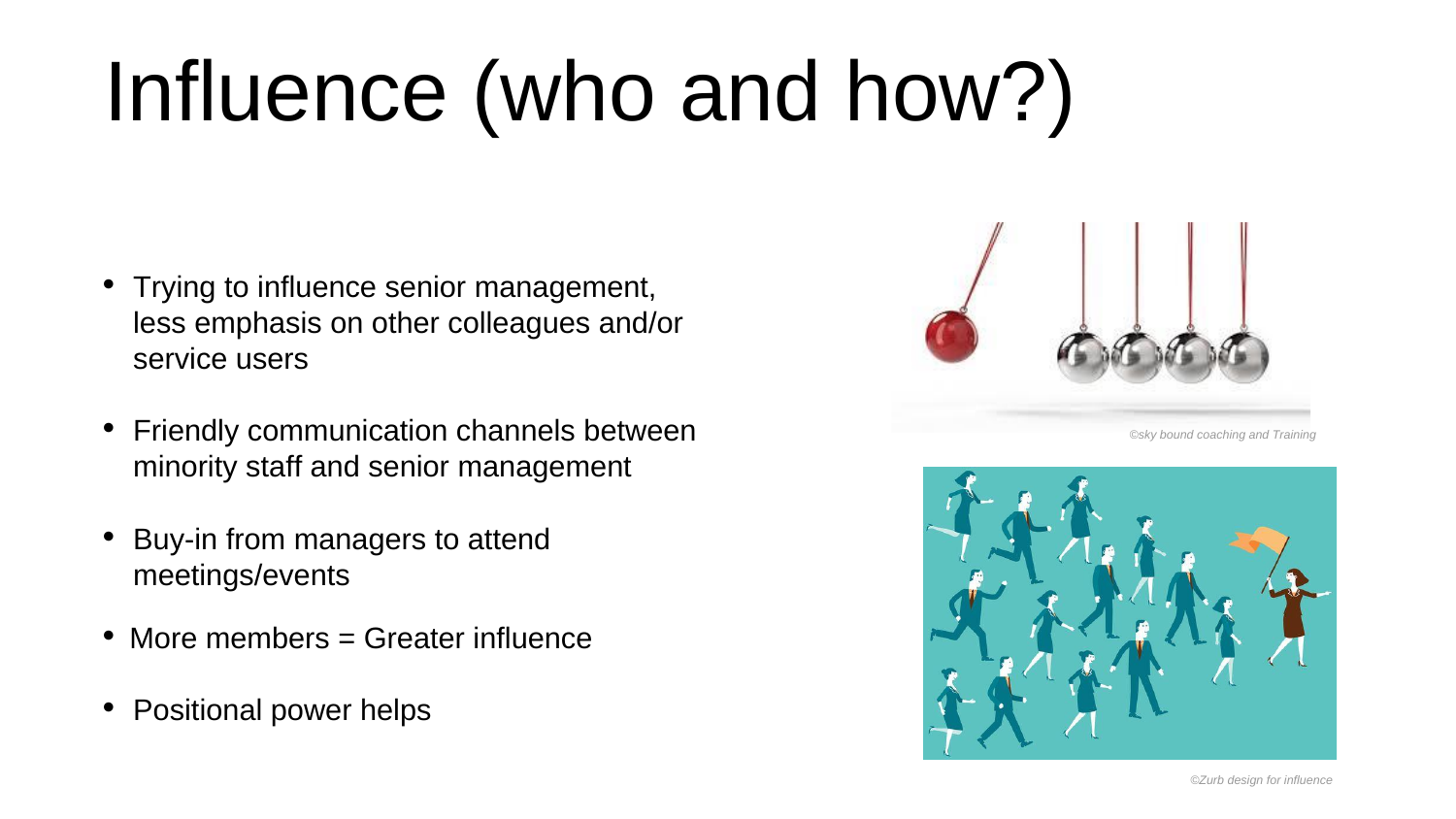*–Rhea EDI lead*

So if it's an ally - for example, if it's an exec director, they're going to have much more positional power to maybe challenge some of the systemic barriers, whereas a peer that's an ally who's there more to support their colleague and champion things in the teams maybe.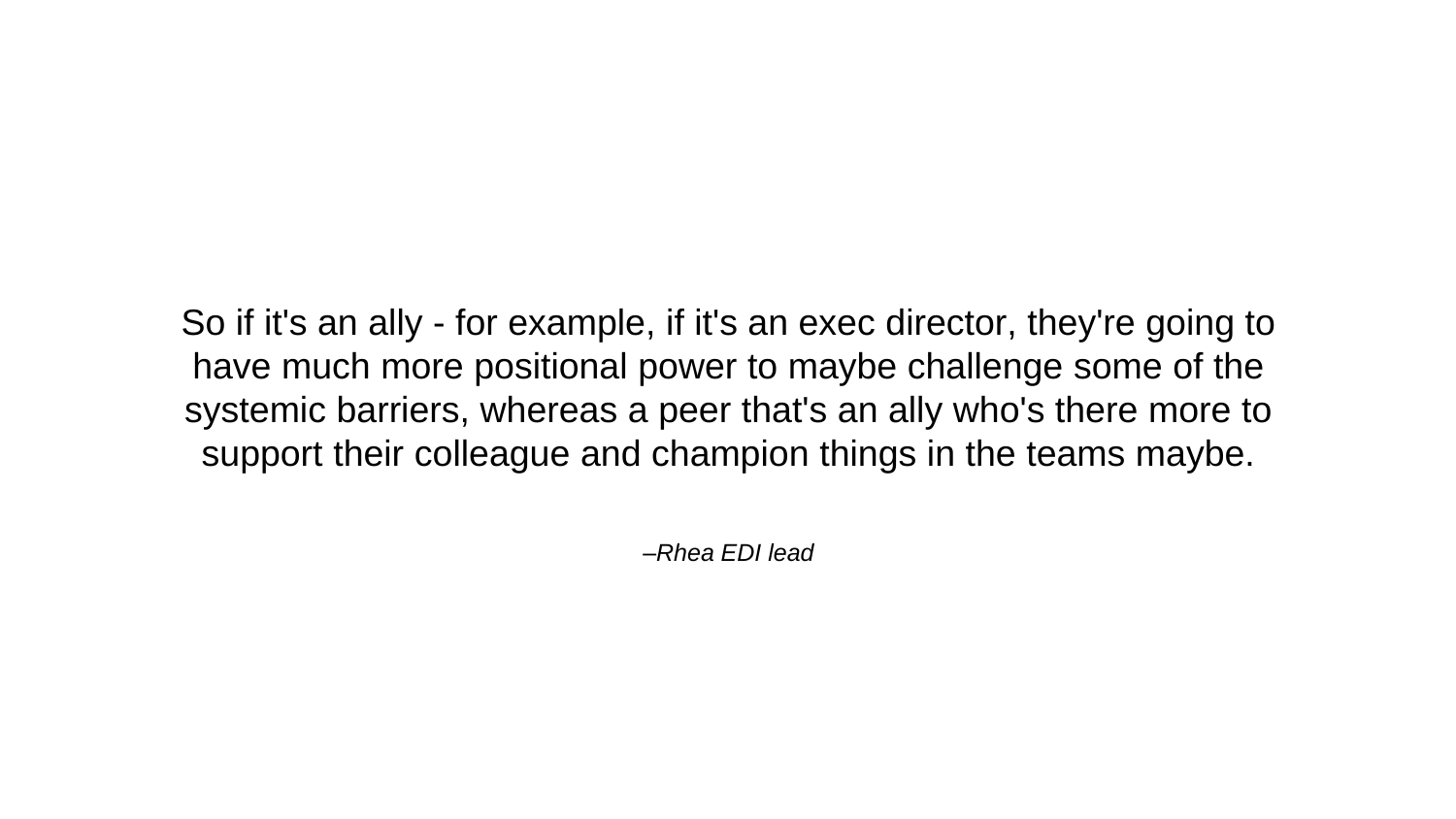# Influence (and decision making)

- 84% of LGBT+ network members agree that staff networks offer advice to management on matters concerning LGBT+ staff and patients/service-users in their trust
- 82% agree that their LGBT+ network is consulted on policy and practice on issues regarding sexual minorities
- Over half of employees in staff networks agree that staff networks contribute to the managerial decision-making process
- Network members in general consider staff networks as an integral part of equality and diversity management (86%), although fewer LGBT+ network members agree (75%)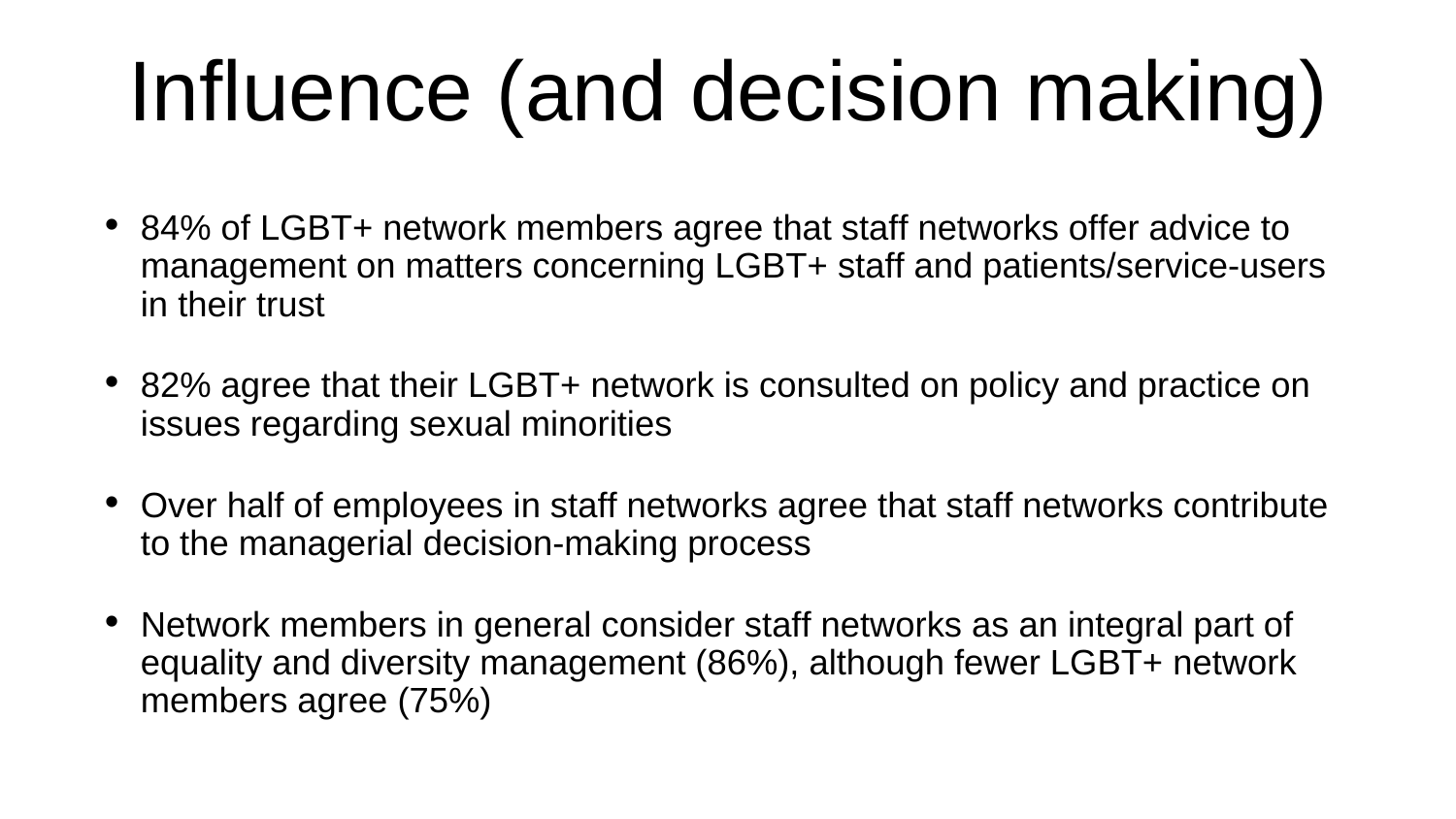## Indicators of success

- Growing membership
- Involvement of allies
- Recognition by senior management
- Network better known in the organisation
- Increased visibility of LGBT+ employees in the trust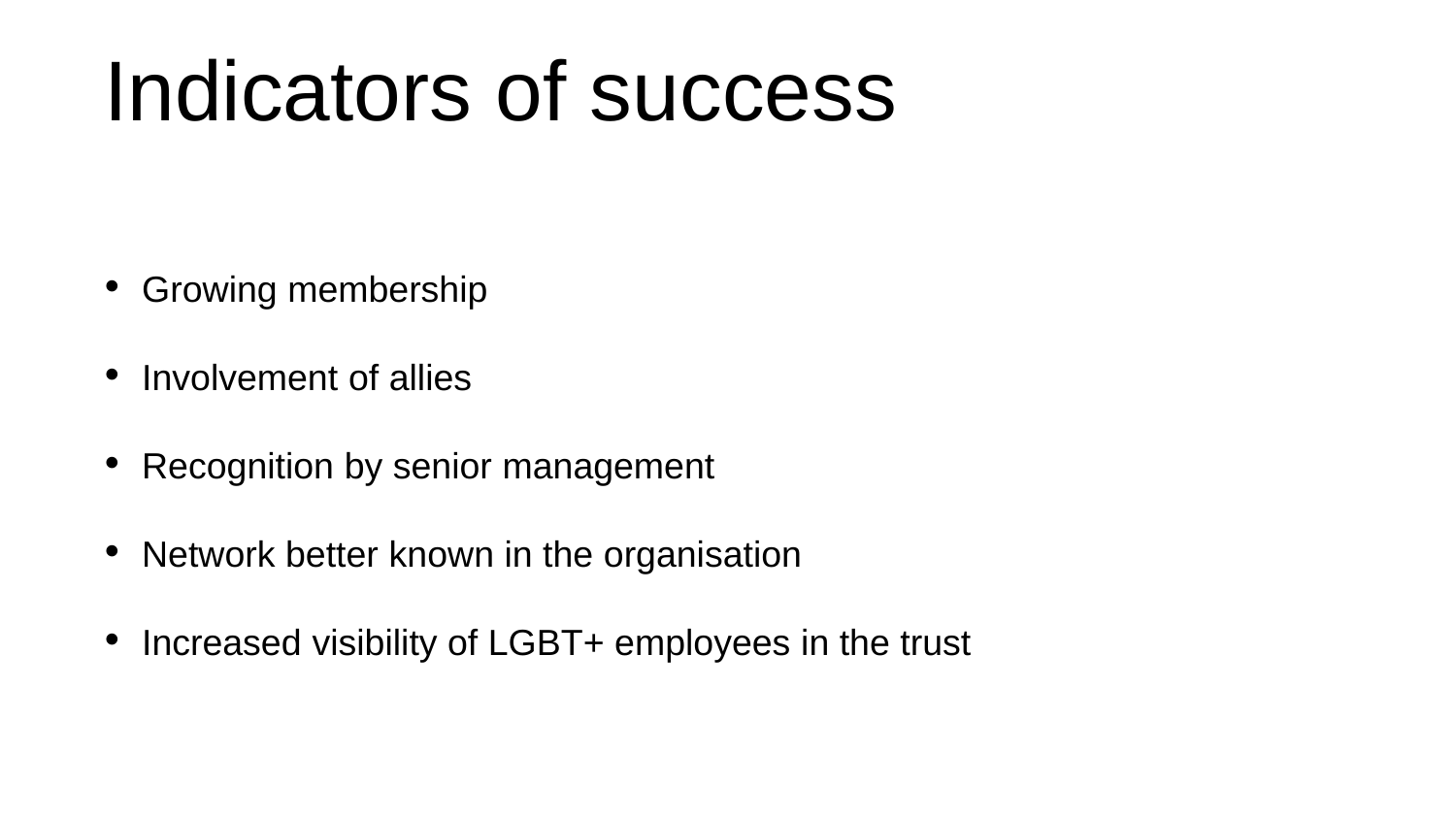*–Richard CEO* I've seen some net-, networks in the past that for whatever reason, whether they've become too political, too dogmatic or whatever, just actually don't, don't succeed. Um, because ultimately, it's about people coming together feeling confident, and also feeling confident and being able to produce changes that mean their community feels more empowered, you know, to work, and, and, and deliver ser-, um, services. If you haven't got that then that becomes a problem.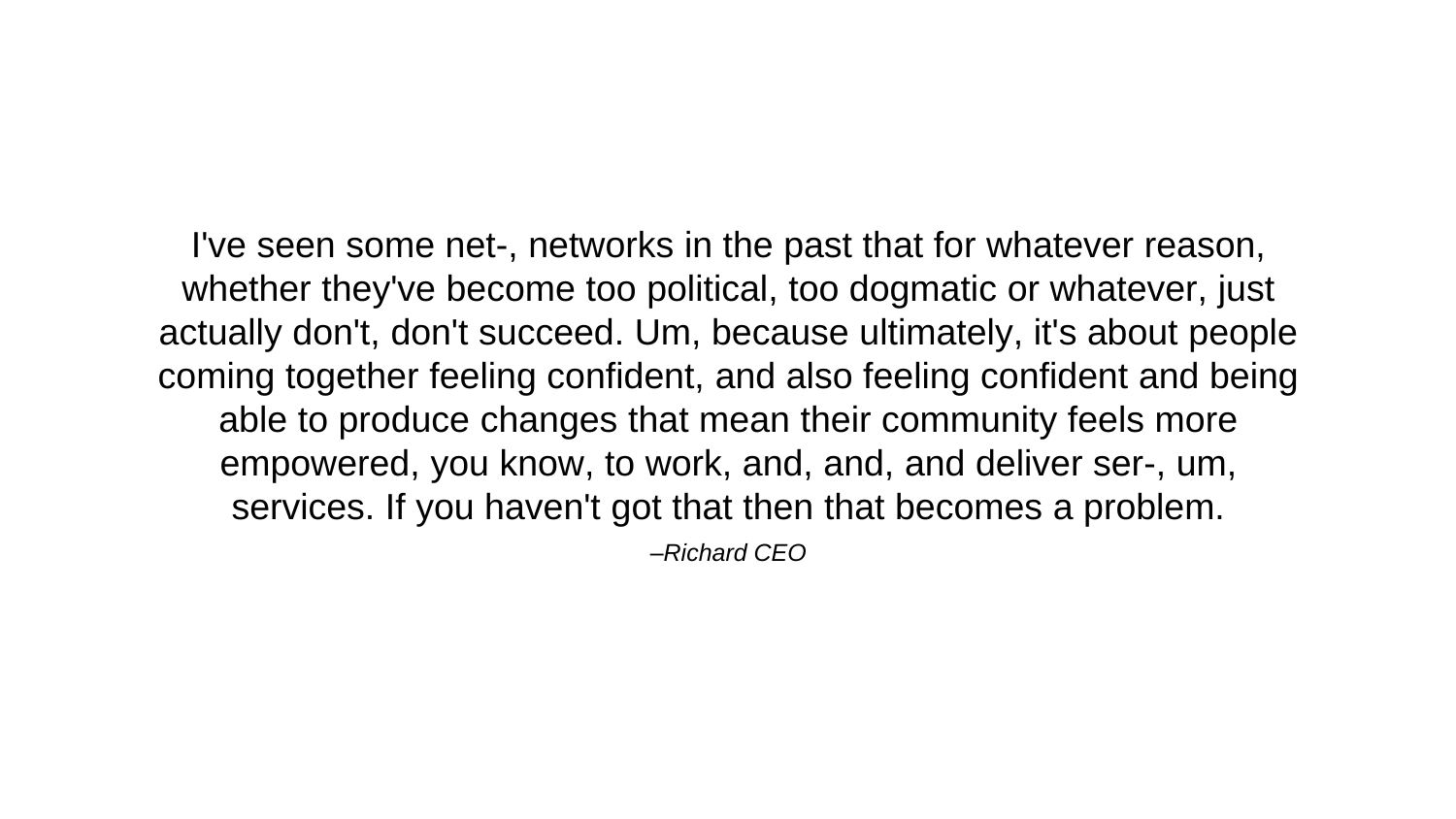## Resources (Trust level responses)

- Most trusts provide support to their staff networks (N=109) of some forms.
- Material support such as providing rooms for meetings, workshops and training (98.2%), followed by intranet support for mailing, webpages and forum (84.4%).
- Almost four in five trusts said that staff can be released from work to attend staff network activities.
- Slightly more than half of the trusts provide funding for materials such as lanyards, posters and banners and 45.9% provide funds to attend external training events and conferences.
- Only 27.5% of the trusts provide other financial support.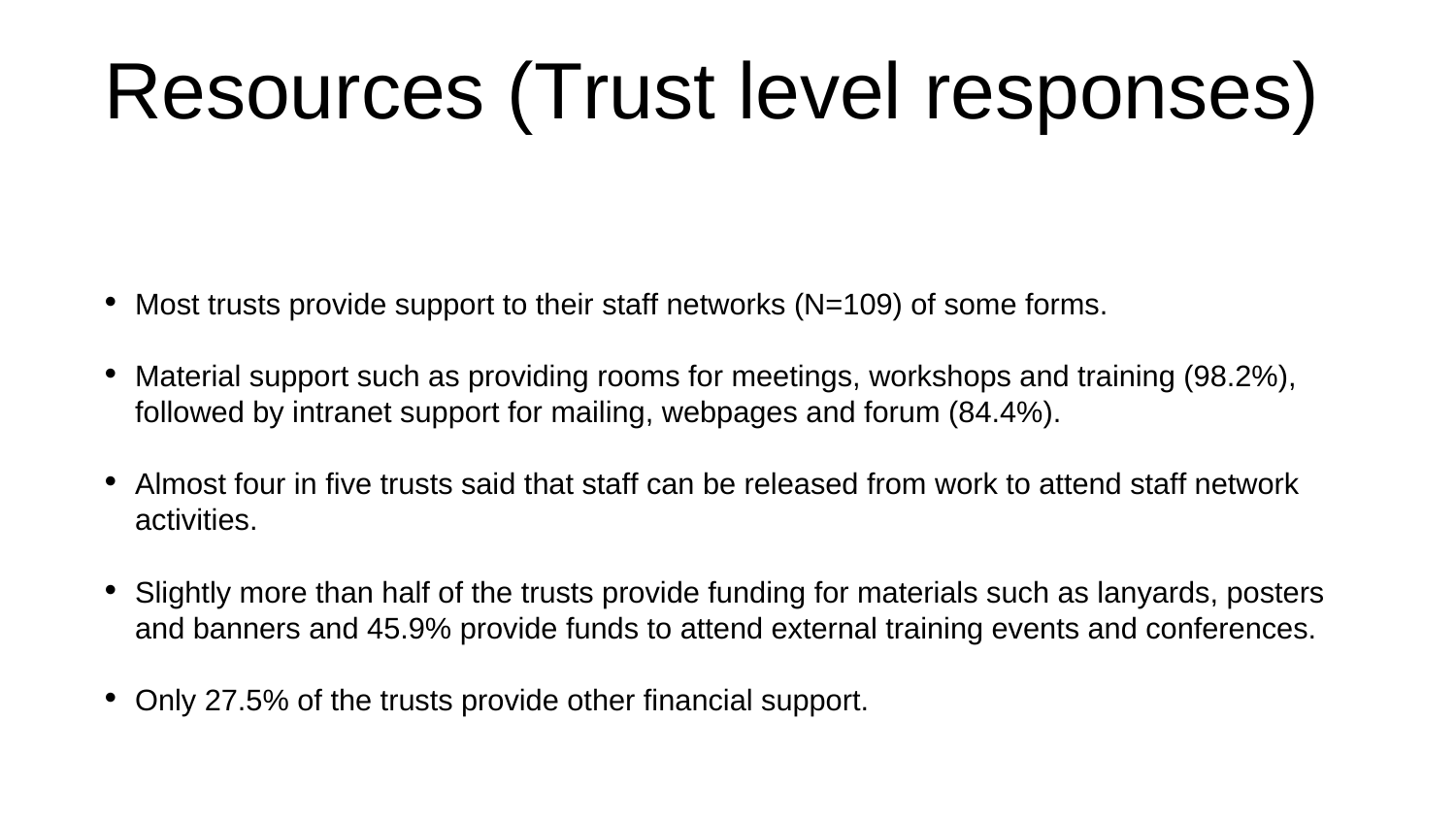*–Rachel Network Chair*

Naturally you think up the line and our chief exec, obviously we have to influence the chief exec to get the money. They're all, they're all talk until you ask for something. Like, 'Oh, I really totally support you, this is right on, great. Yeah I'll do a photo for you with LGBT Pride', but then you say, 'Can you give us 100 quid?' 'No.' You know, sometimes I feel it can be a tick-box exercise, investors and people. Do know a wee bit, like, oh, we're all in for this, but then when you like say, 'Right, can, can we maybe get some money to promote this?', you know, you get a bit of brick wall.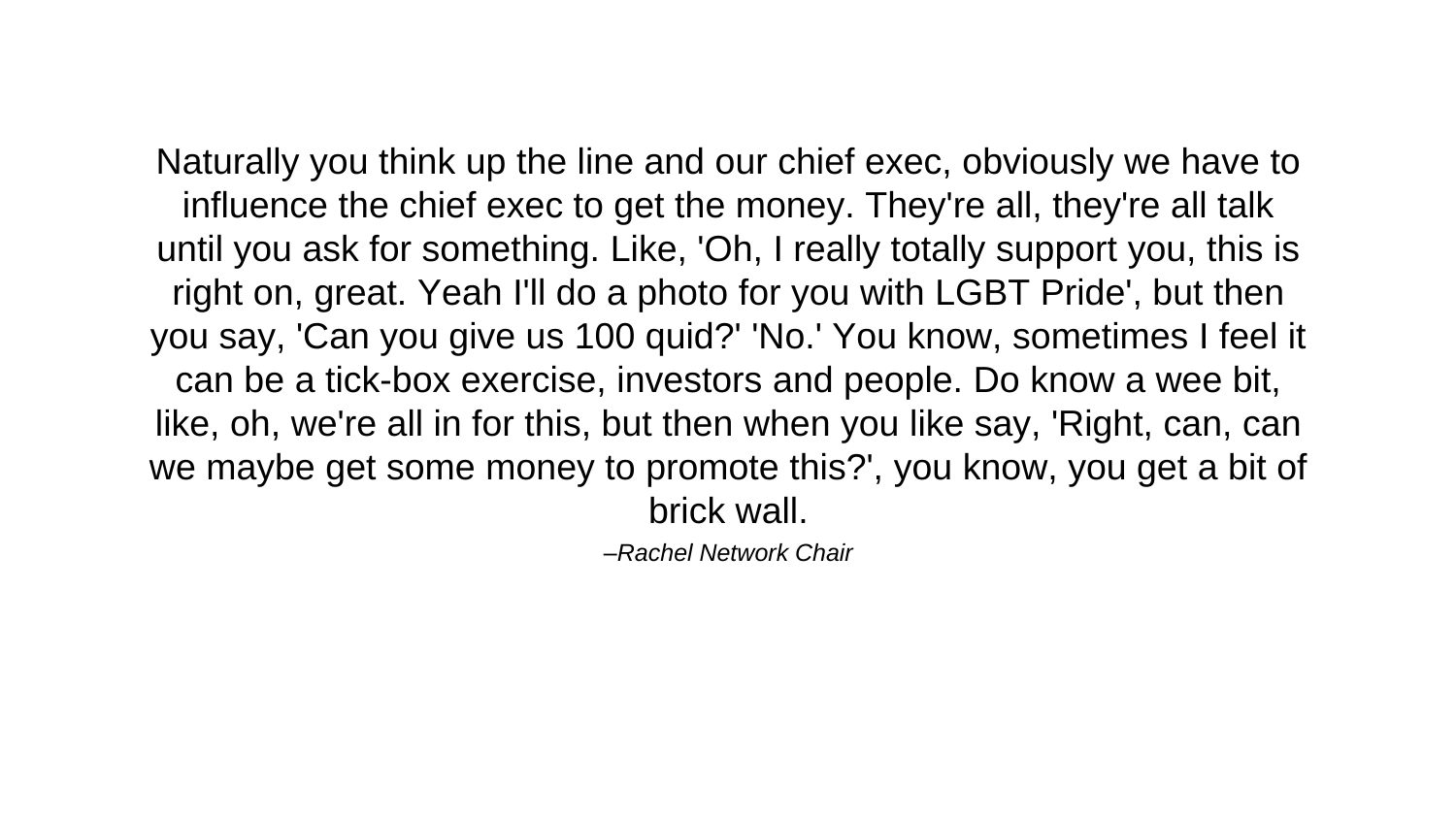## Resources (network chairs)

- network activities
- 48.3% complete all network-related work on top of their normal job
- 10.7% are supported by a mentor
- 16% receive leadership training

• Half of all network chairs/co-chairs do not get a formal time allocation for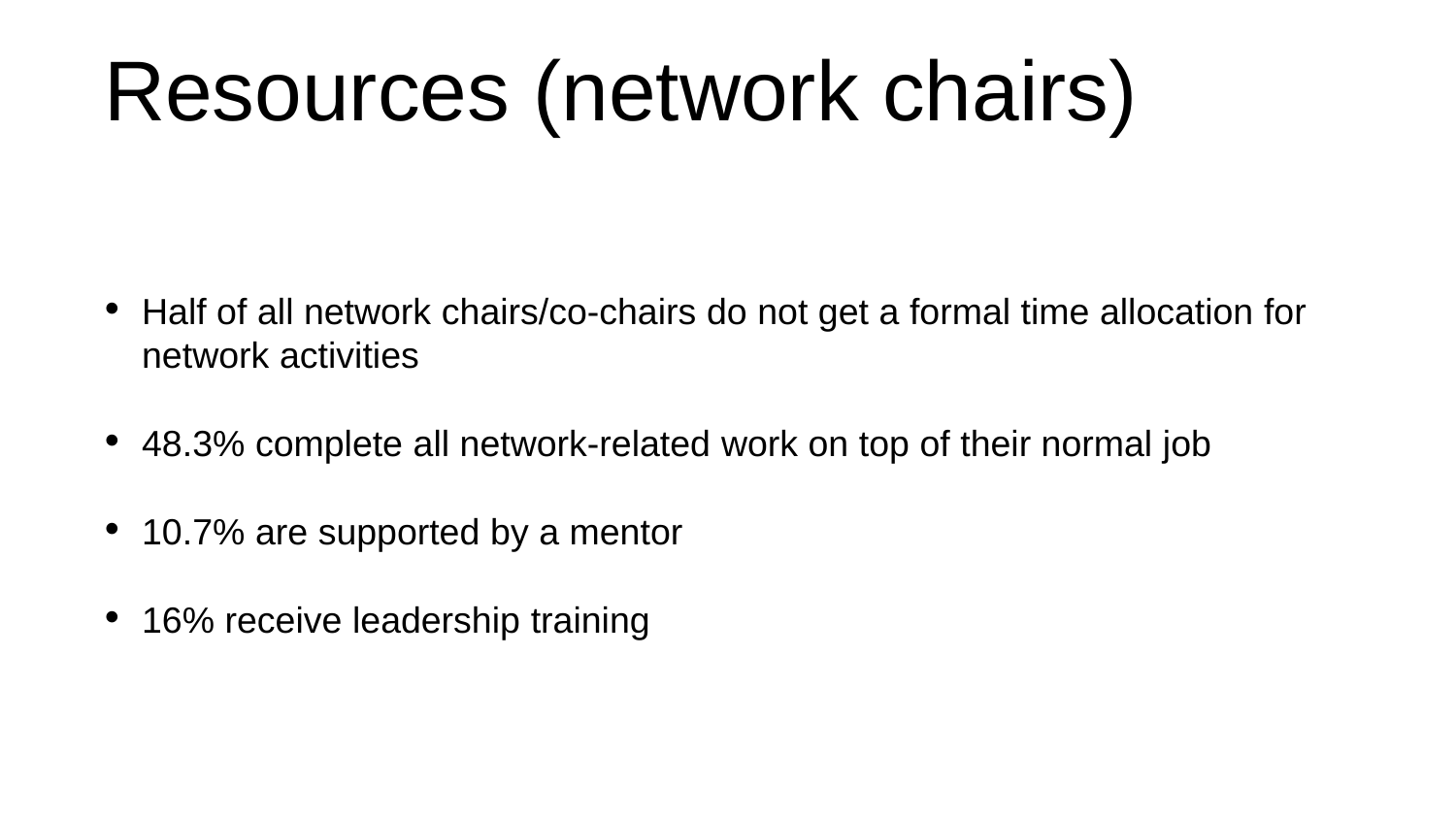*–Robert Network Chair*

In theory, it was suggested that the LGBT network chairs could probably have one day a month to participate in anything that's LGBT. But by the time you've had your network meetings [and other meetings associated with the network chair role], it's, it's, it's almost gone really. And then you've got your, your special events throughout the year. And, and then you get asked to comment on policies that's sent to you, to make sure that they're inclusive. And just general stuff really. So, you haven't got the capacity to develop the group or whatever you're doing really within it, promote as much as you could.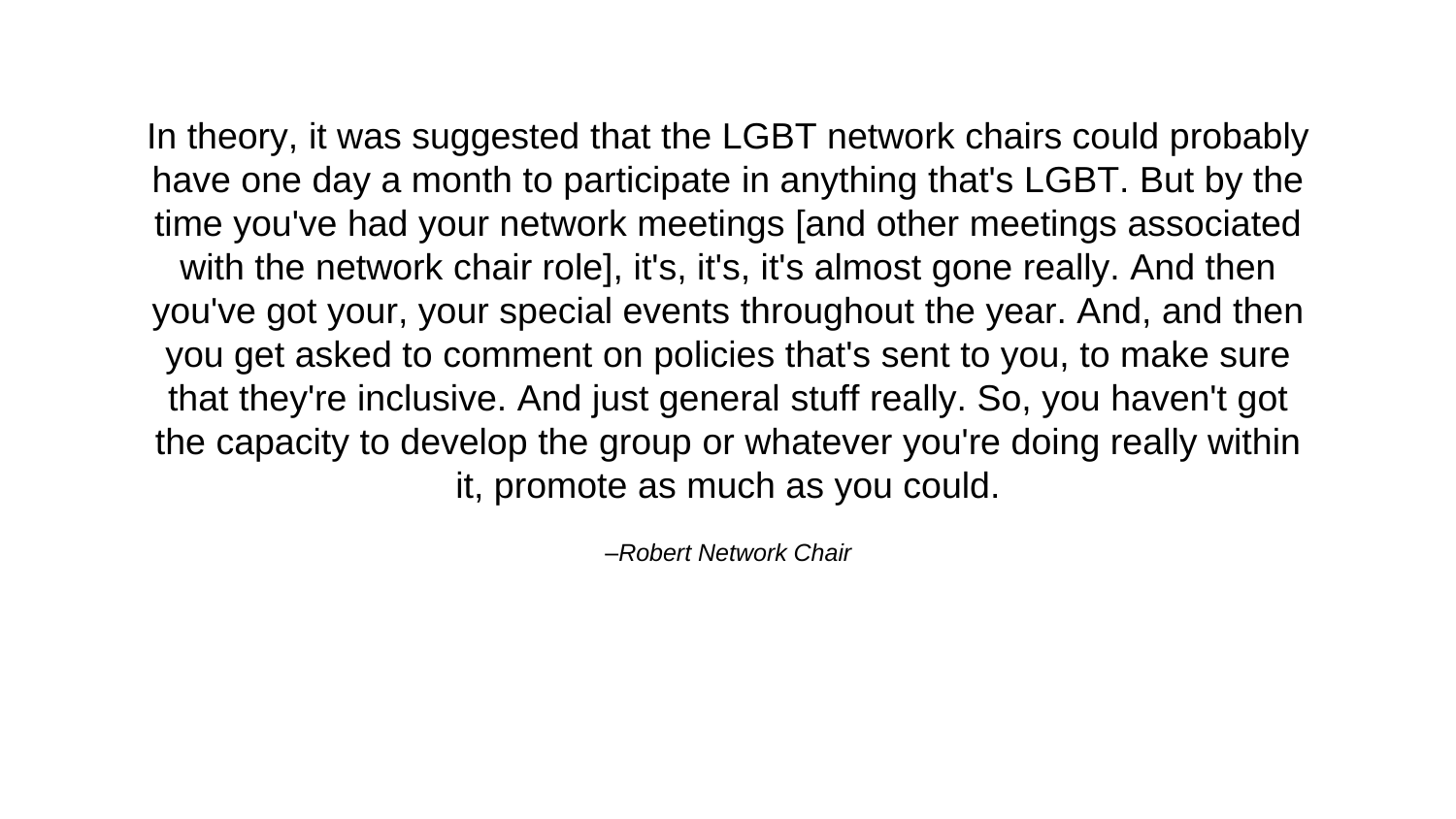- Differences between perceived, observed and actual diversity in LGBT+ networks
- Influencing generally seen as one way process
- Markers of success seem limited to size of network, inclusion of allies and visibility
- (In)sufficient resources



BLOG FORUM VIDEO BANK FINAL EVENT REPORTS TOOLKIT

# Key points

### **https://lgbtnetworks.org.uk**